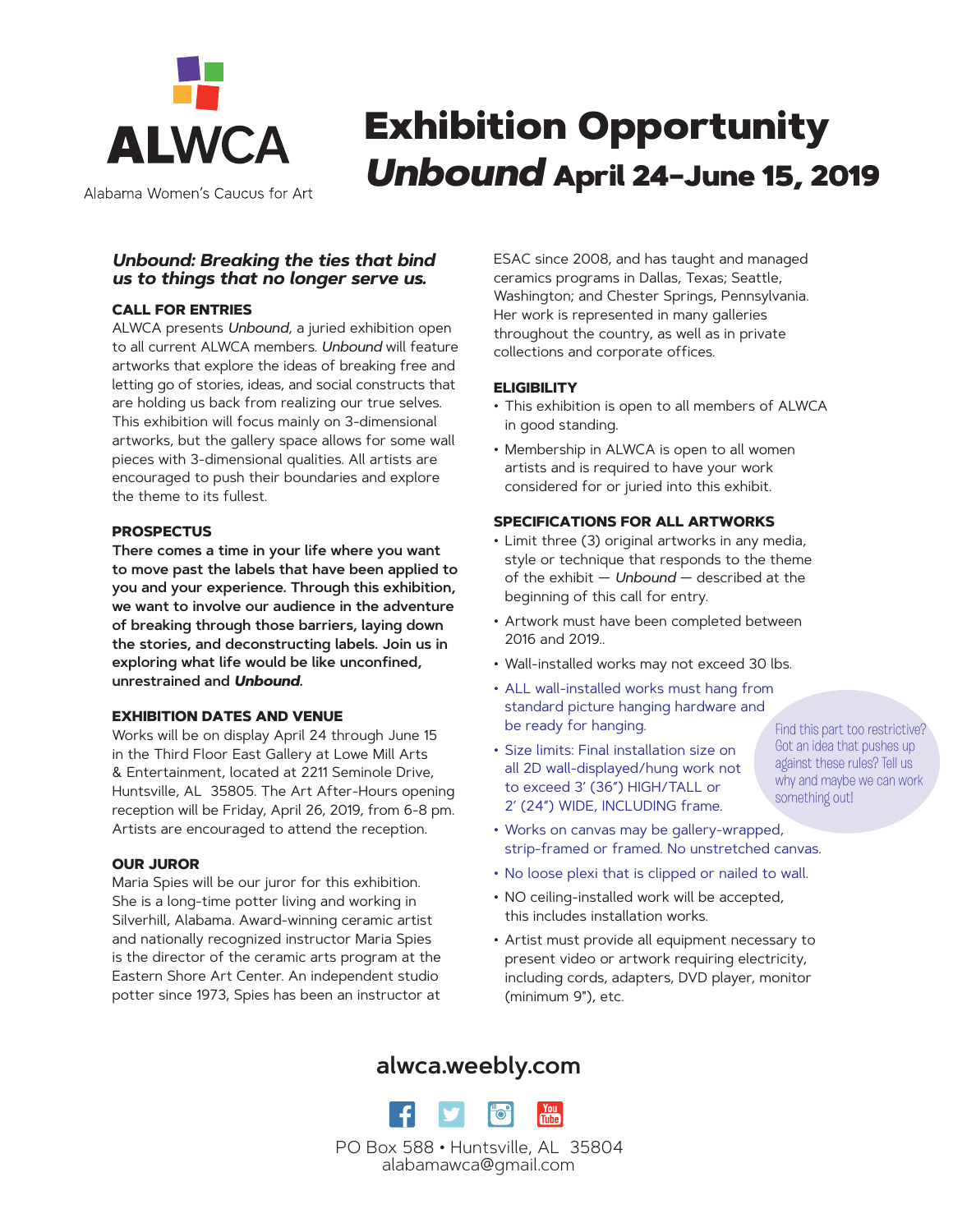

### Exhibition Opportunity *Unbound* April 24–June 15, 2019

#### **ADDITIONAL SPECIFICATIONS FOR 3D WORK/SCULPTURE**

- Larger sculptures, oversized 2D work or installation works must be installed by artist under direction of ALWCA and/or Lowe Mill A&E.
- We are only able to exhibit pedestal-displayed or wall-hung sculpture. Lowe Mill A&E has available a limited number of standard sized pedestals for display of 3D work. If your 3D artwork is odd-sized, excessively heavy, or requires a very specificsized pedestal, plan on providing that pedestal or platform (that sits at least 18" up off of the ground) yourself, please.
- 3D works that are extremely fragile, very small, have a very small bottom/base, are unstable, or do not sit flat on a pedestal will not be considered.

#### **DEADLINE FOR SUBMISSION**

Entry deadline is Sunday, March 3, 2019, at 12 Midnight Central time.

#### **HOW TO ENTER**

ALWCA will set up a link to enter your submissions online. Please check ALWCA website and/or your email for details.

#### **ENTRY FEE**

Artists may submit 1-3 artworks per entry. The entry fee is \$25. Entry fee is non-refundable.

#### **ENTRY FEE SCHOLARSHIP UNDERWRITING**

- To provide as much opportunity as possible for women artists, ALWCA is pleased to offer a limited number of scholarships for this exhibition for entry fees for individuals for whom such entry fees might otherwise be a financial barrier to participation. These will be awarded by ALWCA on a case-by-case basis.
- To be considered for scholarship underwriting, please submit a written request by email to alabamawca@gmail.com relaying your request, including the Title of the Exhibition, and your financial need.
- Requests for scholarship funds do not guarantee approval or scholarship underwriting.

#### **JURYING & IMAGE REQUIREMENTS**

- Judging is done by JPEGs online only.
- Limit 3 artworks. Submit 1-2 images per artwork: 1 full view is required and EITHER 1 detail OR 1 alternate view.
- **IMPORTANT:** IF you submit more than 2 images per artwork, the Jurors will NOT be shown your additional images. Any more than 2 images per artwork is not permitted and all additional images will be moved to the "withdrawn" category.
- **NOTE:** Multi-paneled artworks count as 1 artwork, as long as they are presented as 1 artwork and the total size of the artwork does not exceed our size limit rules. An artwork that is a diptych (2 panels) = 1 artwork; a triptych (3 panels) = 1 artwork, and so on. Please photograph the overall artwork and be sure to only include 1 detail OR 1 alternate view. if you submit images of all 3 panels and a full view of your triptych, you will have exceeded your image limit.
- Please make sure that the digital images of your artworks are:
	- In focus
	- Cropped to feature only your artwork
	- Free of watermarks or name imprints/signatures
	- Free of a time-date stamp
- Please photograph your 2D work BEFORE you have it professionally framed. If the only image you have of your artwork is of the work framed, please use image editing software to crop the frame out of the image. Your artwork is what will be judged, not the frame.

#### **FILE UPLOAD REQUIREMENTS**

- File format: JPEG only
- File dimensions: 1500 pixels or greater on the shortest dimension
- File resolution: 300 ppi/dpi
- File size: 5MB maximum

#### **BIO AND ARTIST STATEMENT**

Please submit a 250-word biography and a 250 word artist statement for catalog and promotion. You may adjust the length of each, but do not exceed 500 words total.

### **alwca.weebly.com**

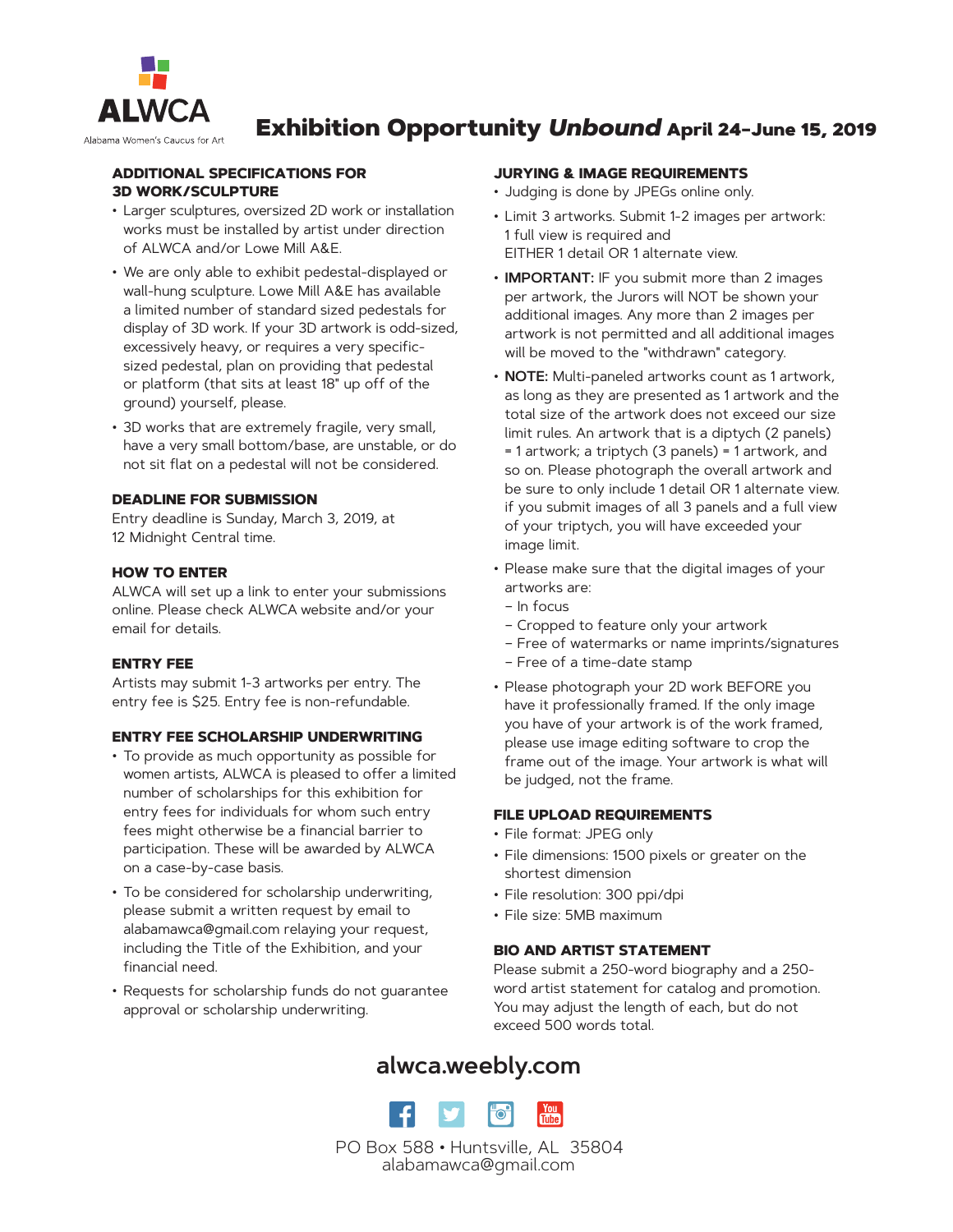

## Exhibition Opportunity *Unbound* April 24–June 15, 2019

#### **ARTIST TALK/WORKSHOP/DEMONSTRATION**

Participating artists are encouraged to conduct an artist talk, workshop or demonstration at some point during the exhibition. When entering, please describe what you would want to do in your talk, workshop or demonstration.

#### **PUBLICITY**

- ALWCA and Lowe Mill A&E reserve the right to photograph all exhibited works for web use and publicity purposes.
- ALWCA and Lowe Mill A&E reserve the right to use digital images submitted for jurying for publicity of exhibition including but not limited to email, web use and social media.

#### **SALES OF ART**

- All artwork must be for sale.
- All sales are through Lowe Mill A&E with a 40% commission to Lowe Mill on work sold and 60% to the artist. Your sale price should include Lowe Mill's 40% commission.
- Artists are responsible for delivery of sold work to buyer at the end of exhibition.

#### **INSURANCE AND LIABILITY AGREEMENT AND RELEASE**

- If your artwork is accepted, you must complete and return your Lowe Mill A&E Incoming Loan Agreement by March 18, 2019.
- The Artist is responsible for work in transit to and from Lowe Mill A&E; insurance during the exhibition is also the responsibility of the artist.
- The Artist releases and discharges representatives and volunteers of ALWCA from any and all claims occasioned by loss or damages of said work while in possession of ALWCA and consents to the terms detailed in the Lowe Mill A&E Incoming Loan Agreement.
- Permission is granted to ALWCA and Lowe Mill A&E to use images of artwork accepted into the exhibition for educational, publicity, and archival purposes. One or more artworks may be chosen for the cover design or invitation for the exhibition.

They may also be featured on alwca.weebly.com, NationalWCA.org, or LoweMill.net.

• ALWCA reserves the right to deny the exhibition of artwork if it has been misrepresented by the artist.

#### **DELIVERY OF ARTWORK**

- Artwork must be delivered to Lowe Mill A&E on April 20&21, 2019, for installation on April 22&23, 2019. Please check ALWCA website and/or your email for specific delivery times and location.
- Artwork must be ready for installation.
- Framed works must be equipped with hanging wire.
- If the work has any special display requirements, please include necessary hardware and instructions with work.
- If you are shipping your artwork, please make arrangements for delivery with Teri Hartmann at THartmann1014@gmail.com or Cynthia Wagner at C@CynthiaWagner.com.
- If you ship your artwork to the exhibition, you are required to include return shipping label with the work when it is shipped (unless the work is to be picked up in person). Shipping insurance is the responsibility of the artist.
- Reusable packing materials are required for return shipping. Work that does not have reusable packing material, does not include a shipping label, or is not picked up from the exhibition/ALWCA by July 15, 2019, will become the property of ALWCA unless arrangements have been made before this date.

#### **INSTALLATION OF ARTWORK**

- ALWCA will assist Lowe Mill A&E with installation.
- Installation will take place on April 22&23, 2019.
- Artwork must be ready for installation.
- Framed works must be equipped with hanging wire.
- If the work has any special display requirements, please include necessary hardware and instructions with work.

#### **PICK UP OF ARTWORK**

• You must pick up artwork in the Third Floor East Gallery at Lowe Mill A&E at 6 pm on June 15, 2019,

### **alwca.weebly.com**